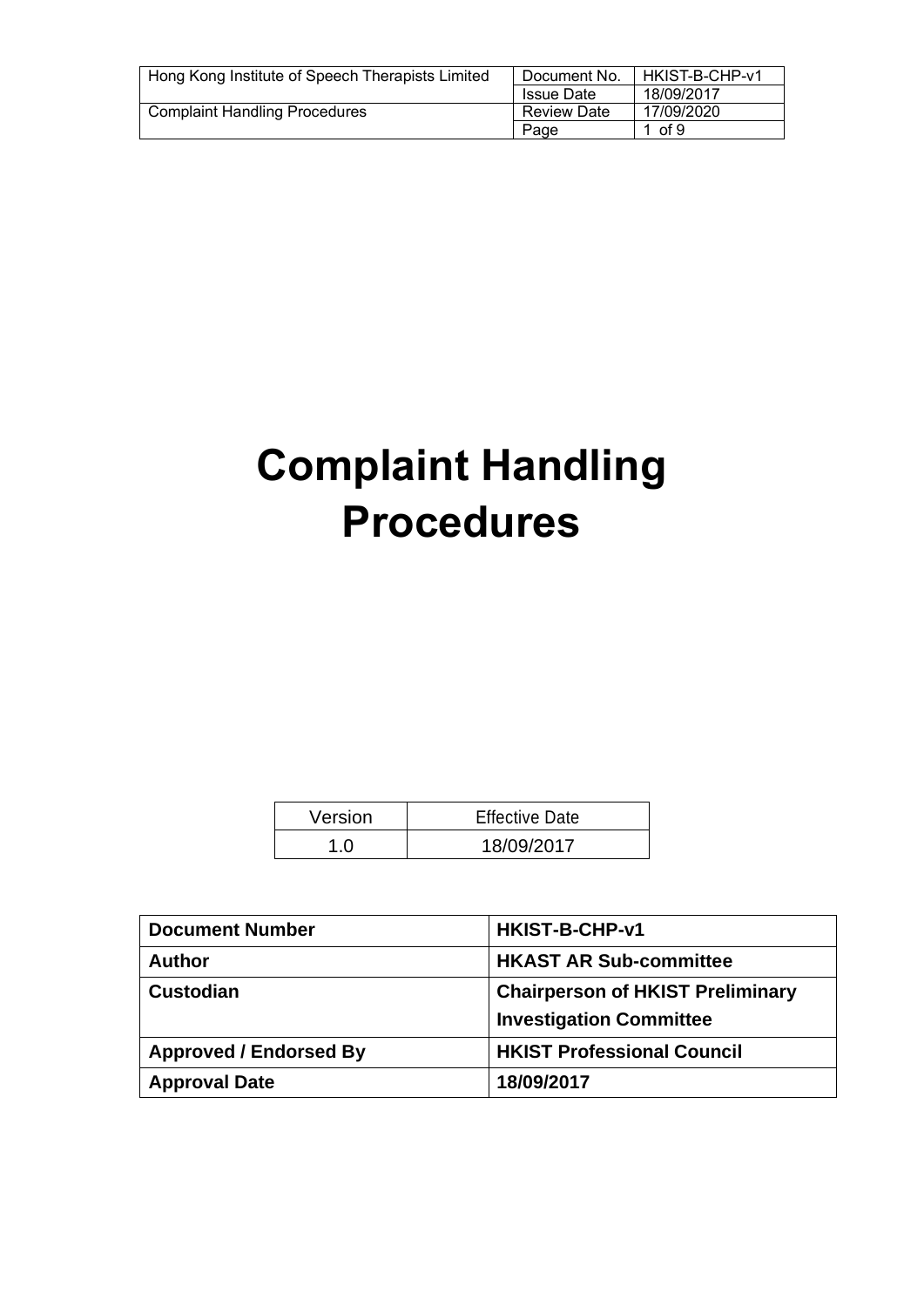| Hong Kong Institute of Speech Therapists Limited | Document No.       | HKIST-B-CHP-v1 |
|--------------------------------------------------|--------------------|----------------|
|                                                  | <b>Issue Date</b>  | 18/09/2017     |
| <b>Complaint Handling Procedures</b>             | <b>Review Date</b> | 17/09/2020     |
|                                                  | Page               | 2 of 9         |

# **1.0 Introduction**

1.1 The Preliminary Investigation Committee (PIC) of the Hong Kong Institute of Speech Therapists Limited (HKIST) is established to promote ethical practice in the field of speech therapy, to manage and when necessary, to enforce the ethical framework of speech therapy in Hong Kong, so as to protect service users and the public by ensuring that quality professional speech therapy services are provided by accredited speech therapists.

1.2 Complaints could be categorized as external or internal complaints. External complaints refer to those raised by members of the public or members of the profession on individual accredited speech therapist in relation to his or her professional practice if it is believed that there has been a breach of the Council's Ethical Framework. Internal complaints refer to those complaints raised by accredited speech therapists on the operation of the organization, including appeals for reviewing results of accreditation.

1.3 Any expression of concerns or complaints over the speech therapy profession are perceived as opportunities for its improvement. This document sets out the procedures which the PIC will follow a complaint is received. These procedures reflect the policies as endorsed by the HKIST Professional Council. The workflow of complaint handling is illustrated in the flow chart in Appendix I, and the details are set out in the sections that follow.

## **2.0 Receipt of complaint**

Members of the public could submit a written complaint to the HKIST using the Complaint Form (Appendix II). On receipt of the written complaint, an acknowledgement letter would be sent to the complainant within 14 working days from the date of receipt of the written complaint, and the PIC would consider whether the complaint involves a possible breach of Code of Ethics and requires further investigation.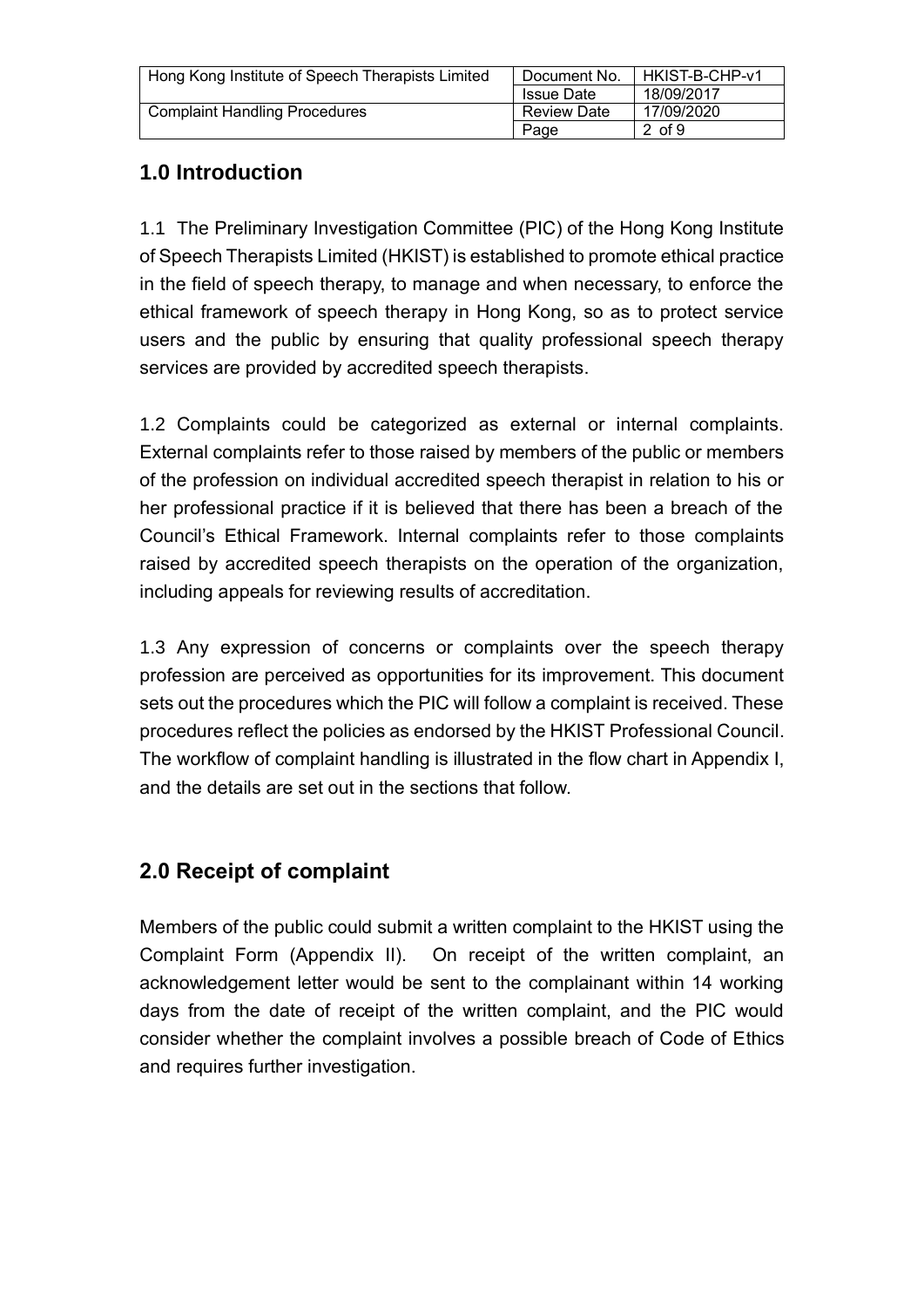| Hong Kong Institute of Speech Therapists Limited | Document No.       | HKIST-B-CHP-v1 |
|--------------------------------------------------|--------------------|----------------|
|                                                  | <b>Issue Date</b>  | 18/09/2017     |
| <b>Complaint Handling Procedures</b>             | <b>Review Date</b> | 17/09/2020     |
|                                                  | Page               | 3 of 9         |

## **3.0 Investigation**

3.1 To ensure that complaints are handled in a fair and transparent manner, the preliminary investigation will be performed by three members, including one speech therapist member of the PIC, one expert member in the field of speech therapy related to the complaint and one lay member. Before the matter is discussed at the PIC meeting, the accredited speech therapist being complained against will be informed of the complaint and be invited to give an explanation in reply. All information related to the complaint will be handled in strict confidentiality.

3.2 The written complaint received, the explanation submitted by the concerned accredited speech therapist and any other relevant information which is available will be considered during the investigation, and the decision of whether the complaint would be upheld or not will be made.

- 3.2.1 If the complaint is not being upheld, a brief on the complaint will be prepared for the Chairman of the PIC, who will inform the complainant and the accredited speech therapist being complained against about the outcome in writing;
- 3.2.2 If the complaint is being upheld, a brief on the complaint will be prepared for the Chairman of the PIC, which will include any disciplinary actions. The PIC Chairman will review the outcome and any disciplinary actions, and if in agreement, will prepare a report on the case which will be submitted to the HKIST Board for adjudication.

## **4.0 Adjudication by the HKIST Professional Council**

Upon receipt of the report on the complaint from the PIC Chairman, the HKIST Professional Council will review the outcome of the investigation and recommended disciplinary actions. Upon ratification, the accredited speech therapist being complained against will be informed of the outcome and disciplinary actions would be taken accordingly.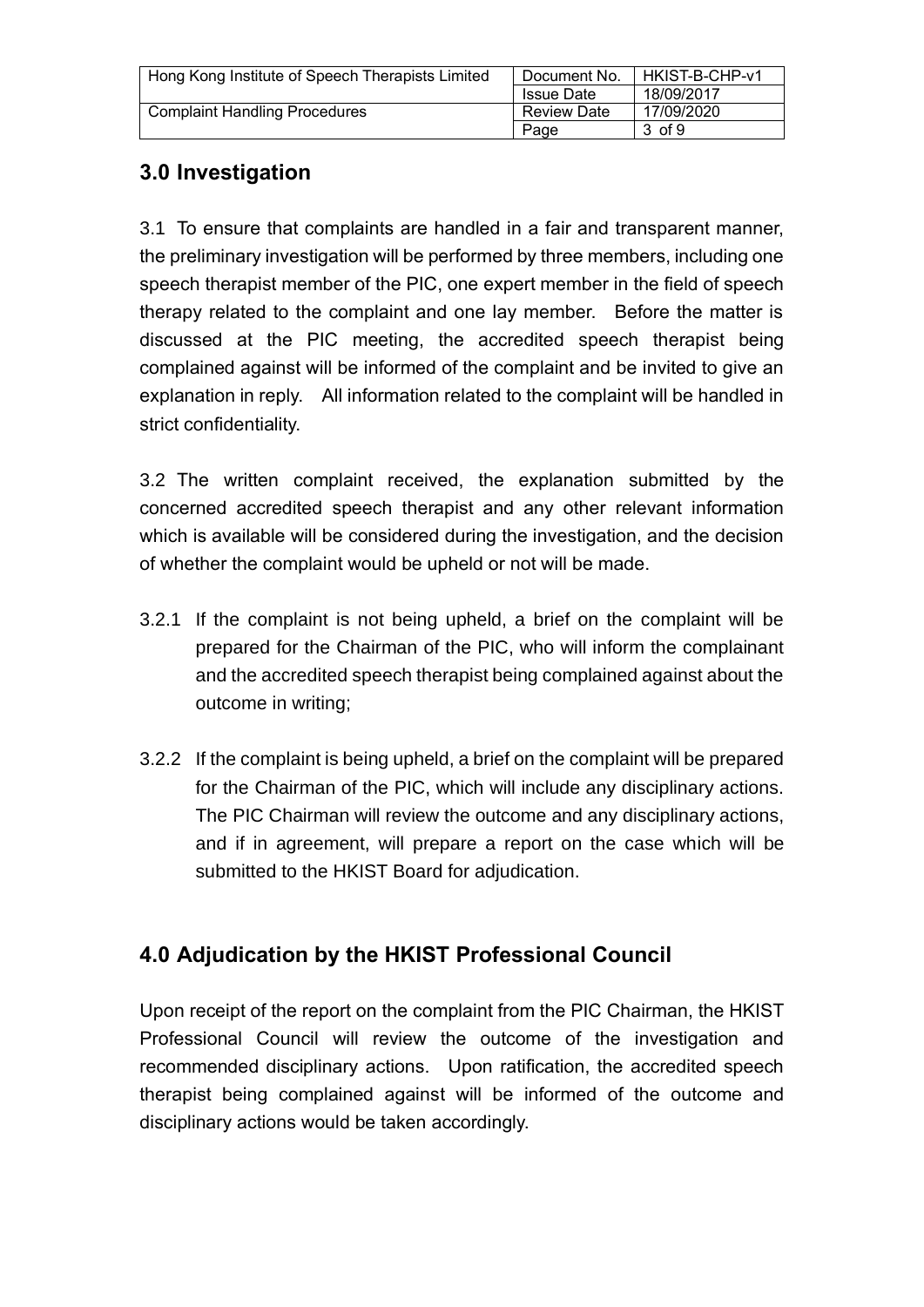| Hong Kong Institute of Speech Therapists Limited | Document No.       | HKIST-B-CHP-v1 |
|--------------------------------------------------|--------------------|----------------|
|                                                  | <b>Issue Date</b>  | 18/09/2017     |
| <b>Complaint Handling Procedures</b>             | <b>Review Date</b> | 17/09/2020     |
|                                                  | Page               | 4 of 9         |

# **5.0 Disciplinary actions**

The complaints will be categorized as minor breach, disciplinary matters or criminal offence. While timely referral to the appropriate authority would be carried out in case of criminal offense, penalties and/or required undertakings will be imposed on the accredited speech therapist being complained against depending on the nature and severity of the breach of ethical framework. Examples of penalties and required undertakings, may include but not limited to the following:

| <b>Penalties</b>                 | Required undertakings             |
|----------------------------------|-----------------------------------|
| <b>Warning letter</b>            | completion of training related to |
| Suspension of accreditation from | clinical practice or management   |
| <b>HKIST</b>                     | practices, etc.                   |
| Expulsion from the HKIST         | changes to clinical or reporting  |
|                                  | practices                         |
|                                  | rectification of the concerned    |
|                                  | matter                            |

## **6.0 Notification of the results**

It will generally take at least six months before a case can be concluded, depending on the complexity of each case. The complainants will be informed about the progress of the disciplinary proceedings as far as possible and they will be notified of the decision of the complaint within six months from the launch of investigation.

## **7.0 Appeal**

If either the complainant or the individual being complained against disagree with the outcome of the investigation of the complaint, he or she may request for appeal for re-investigation of the complaint within one month after the notification of results. The re-investigation of the complaint will be conducted by a team of three members different from the original investigating team.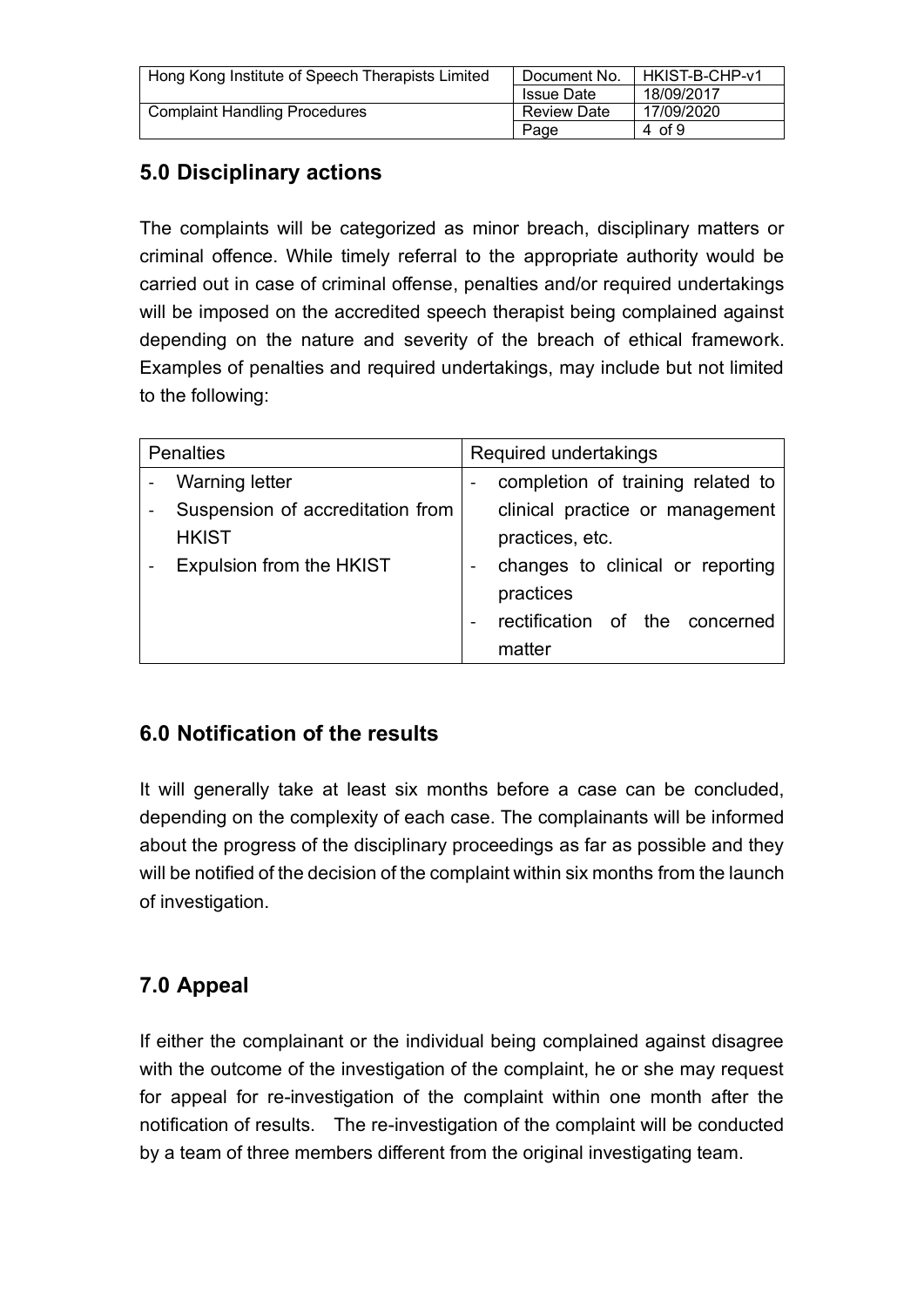| Hong Kong Institute of Speech Therapists Limited | Document No.       | HKIST-B-CHP-v1 |
|--------------------------------------------------|--------------------|----------------|
|                                                  | <b>Issue Date</b>  | 18/09/2017     |
| <b>Complaint Handling Procedures</b>             | <b>Review Date</b> | 17/09/2020     |
|                                                  | Page               | 5 of 9         |

## **8.0 Publication of HKIST's decision on Disciplinary Inquiries**

In order to improve the transparency of the disciplinary proceedings and to educate the public and members of the profession on what contributes a breach of ethical framework in relation to speech therapy, the HKIST's decision on disciplinary inquiries will be published onto the HKIST website. If the accredited speech therapist is found guilty of any professional misconduct, the full judgment will be published onto the HKIST's website for a fixed period of three years after the expiry of the one-month appeal period or after the final decision of the appeal is made. While the full identity of the guilty speech therapist will be shown, the identity of the complainant and other related parties will be edited out.

## **9.0 Complaint Register**

The PIC will maintain a complaint register to document all complaints handled and the respective disciplinary actions taken. The format of the complaint register could be referred to in Appendix III.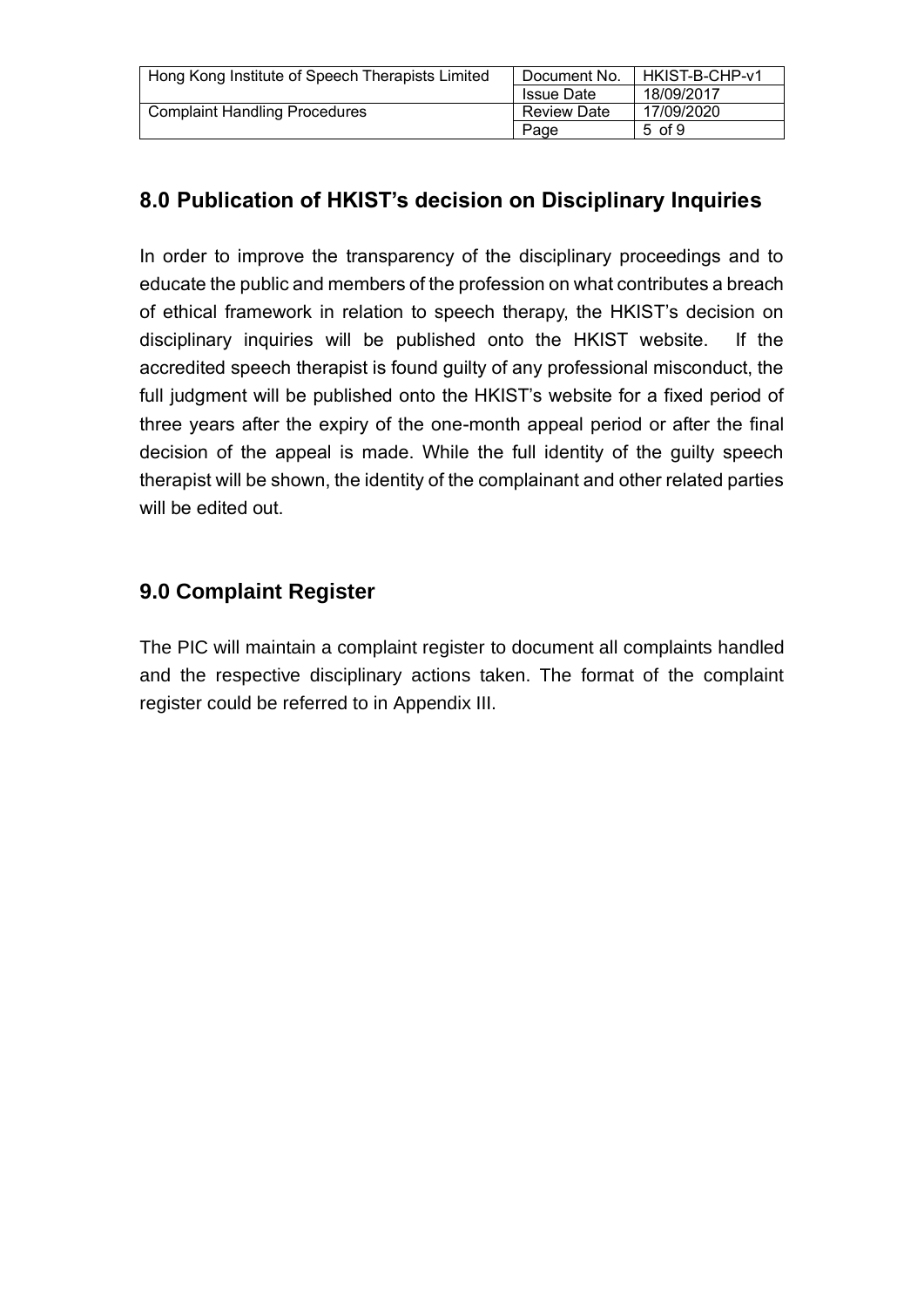| Hong Kong Institute of Speech Therapists Limited | Document No.       | HKIST-B-CHP-v1 |
|--------------------------------------------------|--------------------|----------------|
|                                                  | <b>Issue Date</b>  | 18/09/2017     |
| <b>Complaint Handling Procedures</b>             | <b>Review Date</b> | 17/09/2020     |
|                                                  | Page               | 6 of 9         |

#### **Appendix I**

#### **Workflow of Complaint Handling**

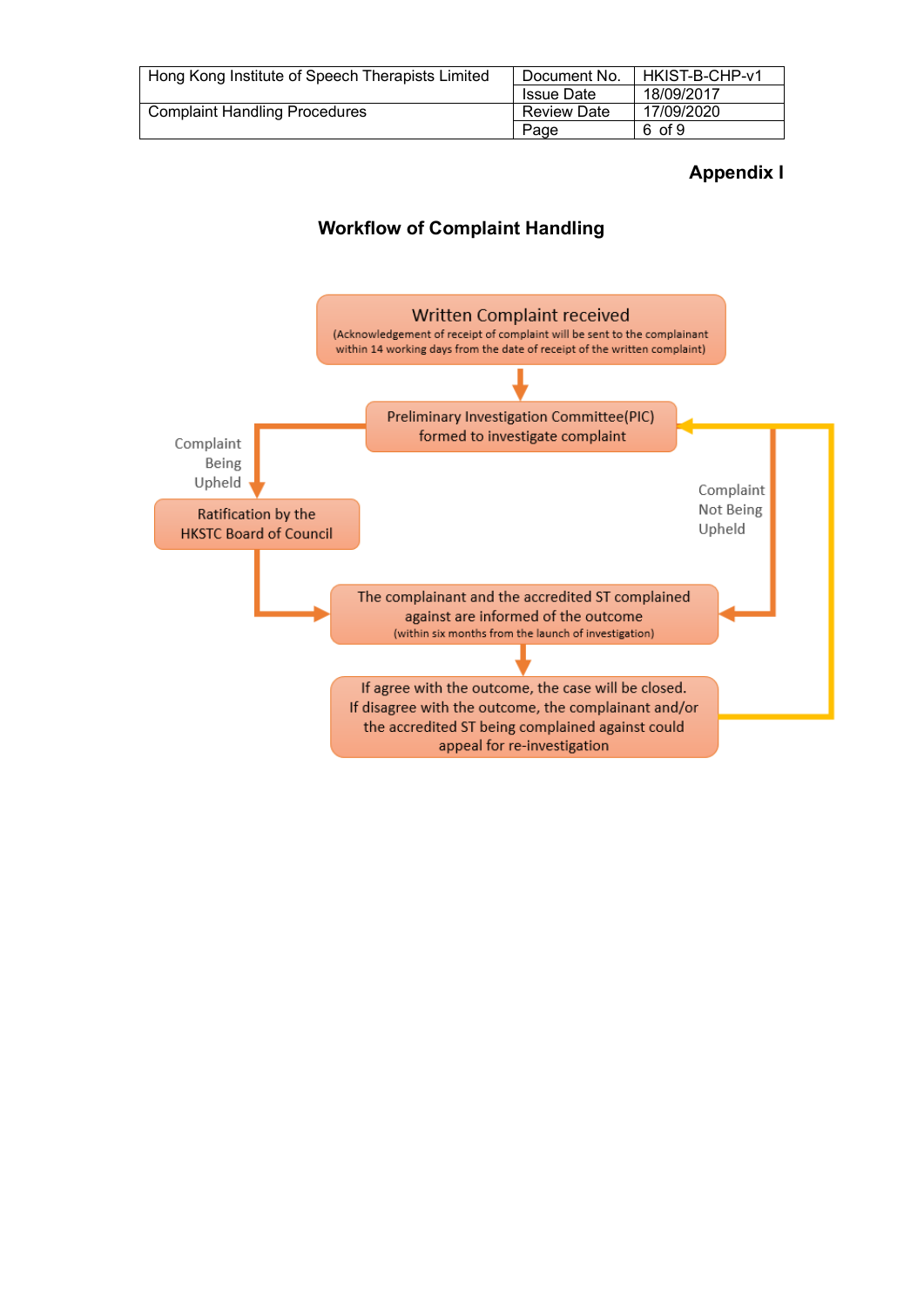| Hong Kong Institute of Speech Therapists Limited | Document No.       | HKIST-B-CHP-v1 |
|--------------------------------------------------|--------------------|----------------|
|                                                  | <b>Issue Date</b>  | 18/09/2017     |
| <b>Complaint Handling Procedures</b>             | <b>Review Date</b> | 17/09/2020     |
|                                                  | Page               | 7 of 9         |

#### **Appendix II**

## **Hong Kong Institute of Speech Therapist Limited Complaint Form**

#### *Person registering complaint*

| Name of client:                   |  |
|-----------------------------------|--|
| Name of person lodging complaint: |  |
| Relationship to client:           |  |
| Contact Tel.:                     |  |
| Email Address:                    |  |
| Address:                          |  |
|                                   |  |

#### *Accredited Speech Therapist (ST) being complained against*

| Name of ST:     |  |
|-----------------|--|
| Name of clinic: |  |
| Contact Tel.:   |  |
| Address:        |  |
|                 |  |

### *Details of Complaint*

| How long have you been a client to the ST? | vears | <b>Months</b> |
|--------------------------------------------|-------|---------------|
|                                            |       |               |

| Date of visit : | (dd) | $(mm)$ / | (yyyy) |  |
|-----------------|------|----------|--------|--|
|                 |      |          |        |  |
|                 |      |          |        |  |
|                 |      |          |        |  |
|                 |      |          |        |  |
|                 |      |          |        |  |
|                 |      |          |        |  |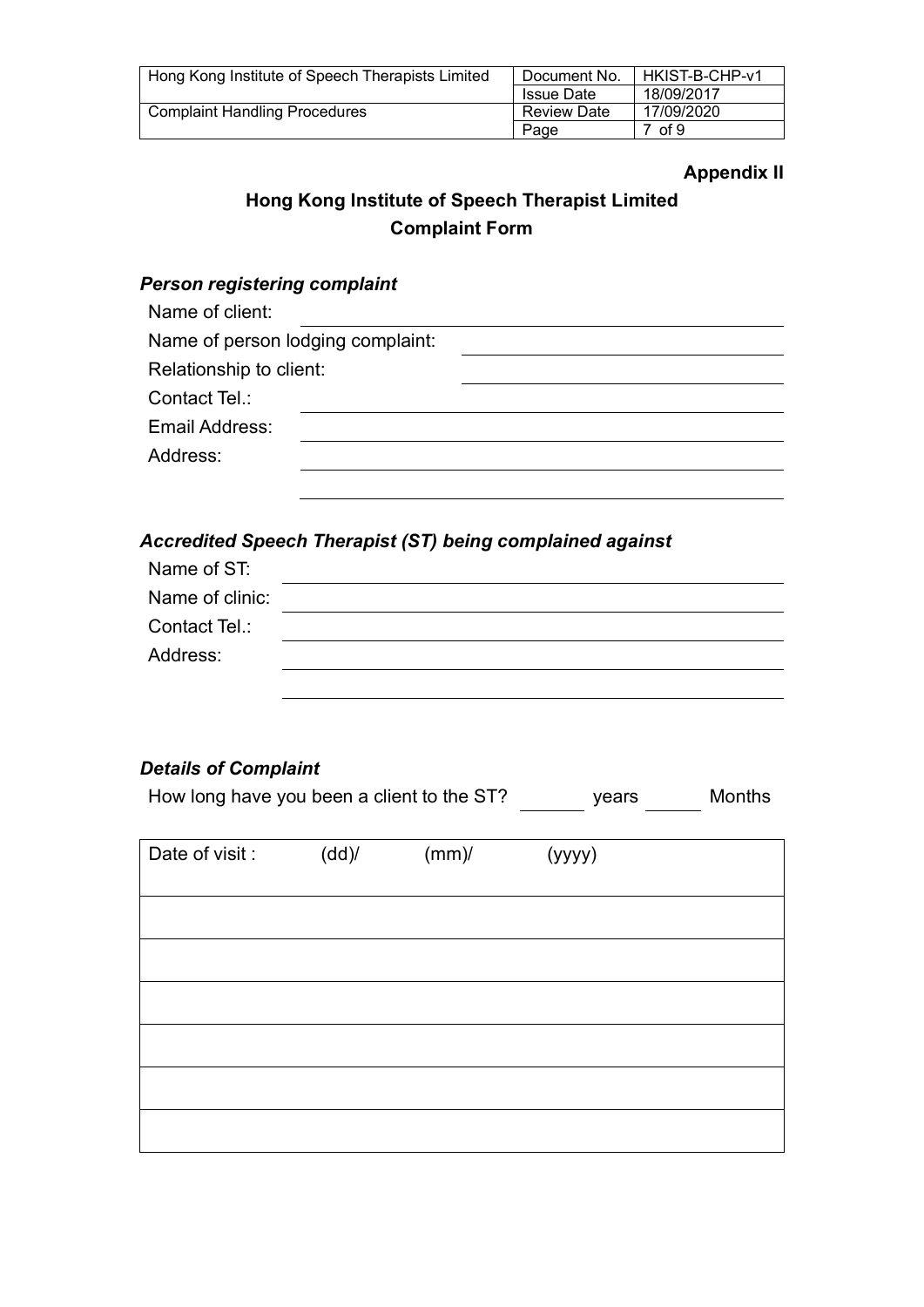| Hong Kong Institute of Speech Therapists Limited | Document No.       | HKIST-B-CHP-v1 |
|--------------------------------------------------|--------------------|----------------|
|                                                  | <b>Issue Date</b>  | 18/09/2017     |
| <b>Complaint Handling Procedures</b>             | <b>Review Date</b> | 17/09/2020     |
|                                                  | Page               | 8 of 9         |

I authorize the release of any information relating to my case from any parties who has provided treatment to me, including those listed above. I further agree that the Preliminary Investigation Committee and its representatives may release any and all of my records and treatment information to the Hong Kong Institute of Speech Therapists Limited Professional Council as part of the investigation for my case.

The above information is a true and accurate statement regarding my complaint.